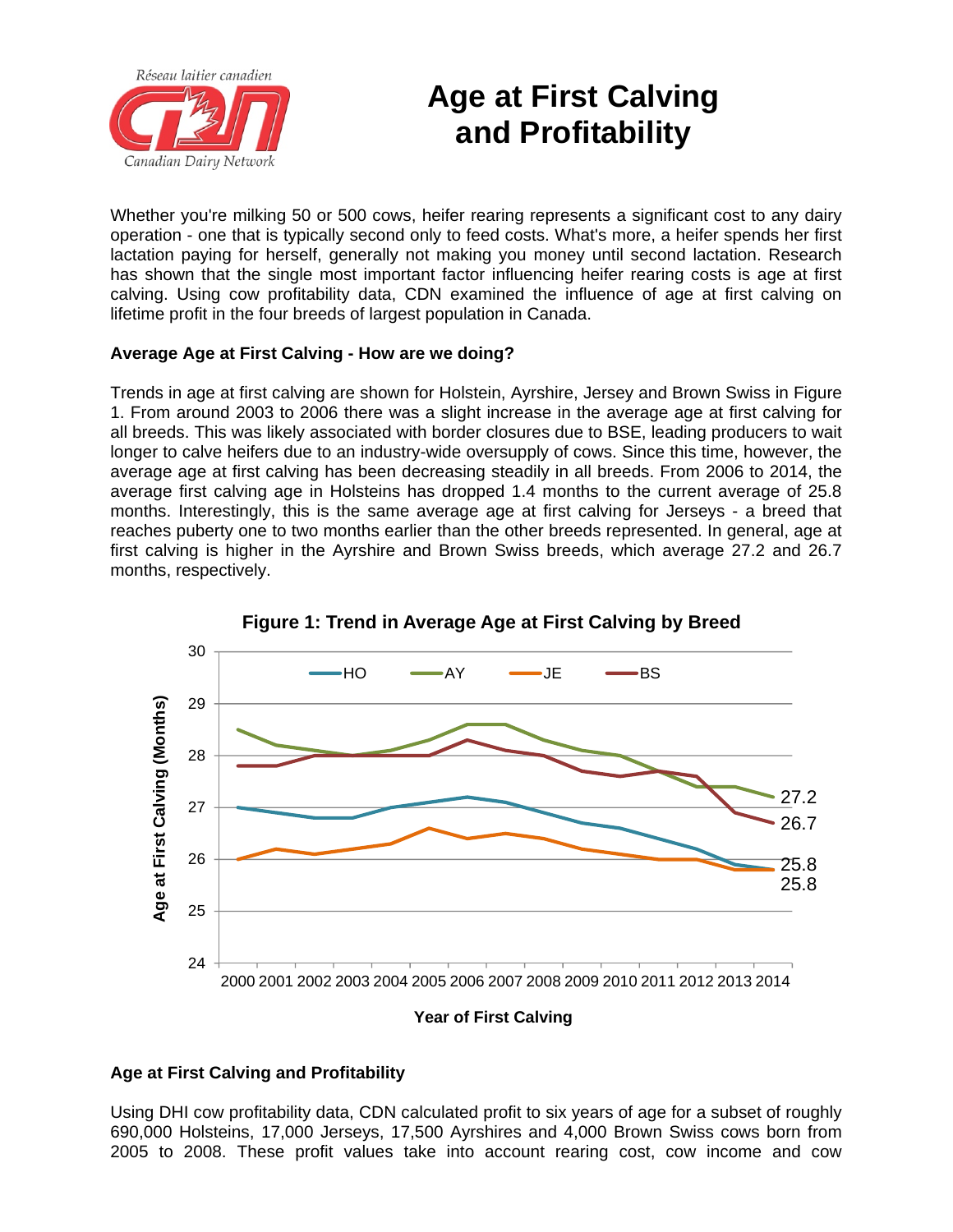expenses. A cut-off of six years of age was used as it proved to capture each cow's ability to survive through multiple cycles of reproduction, health, functional conformation and production an imperative feature when looking at lifetime profitability.

Figure 2 shows how average profit to six years varies based on the age at first calving for Holsteins. As mentioned above, the national average first calving age for this breed currently sits at around 26 months. However, the data suggests that 22 months of age is the ideal time for Holstein heifers to calve in order to maximize their future lifetime profitability. Interestingly, and in accordance with research, calving Holstein heifers before 22 months contributes to decreased total lifetime profit.



## **Figure 2: Average Profit to 6 Years by Age at First Calving in Holsteins**

The most profitable age at first calving may differ to some degree between breeds. For example, the analysis reveals that the most profitable first calving age for Holstein and Jersey is 22 months whereas for Ayrshire and Brown Swiss, it is 23 months (Table 1). What also varies by breed is the amount of extra profit per cow to be gained by decreasing the age at first calving from the current breed average to the most profitable age. For example, the amount of lifetime profit lost due to calving one typical Holstein heifer at 26 months compared to 22 months amounts to \$880, on average. Assume a 100 cow herd calves 30 replacements per year, most of them at 26 months. If the same herd calved even 10 of the 30 replacements at 22 months instead of 26 months, the increased profit to six years for the ten animals that calved earlier would amount to nearly \$9,000!

While all breeds could benefit from reducing their average age at first calving, the greatest benefits could be reaped by the Brown Swiss breed. Of the four breeds studied, the average first calving age is the highest for Brown Swiss and Ayrshire heifers at 27 months. Profitability in Brown Swiss, however, is more negatively impacted by a higher age at first calving. Calving Brown Swiss heifers at 23 months, as opposed to 27 months, could lead to an average profit gained of nearly \$1,400 per animal.

|                                                                                                                 | <b>Holstein</b> | <b>Ayrshire</b> | <b>Jersey</b> | 'Brown,<br><b>Swiss</b> |
|-----------------------------------------------------------------------------------------------------------------|-----------------|-----------------|---------------|-------------------------|
| Current average age at first calving<br>(months)                                                                | 26              | 27              | 26            | 27                      |
| Most profitable age at first calving<br>(months)                                                                | 22              | 23              | 22            | 23                      |
| Profit per cow gained by decreasing<br>the current breed average to the<br>most profitable age at first calving | \$880           | \$870           | \$920         | \$1380                  |

**Table 1: Profit Gained by Decreasing Average Age at First Calving**